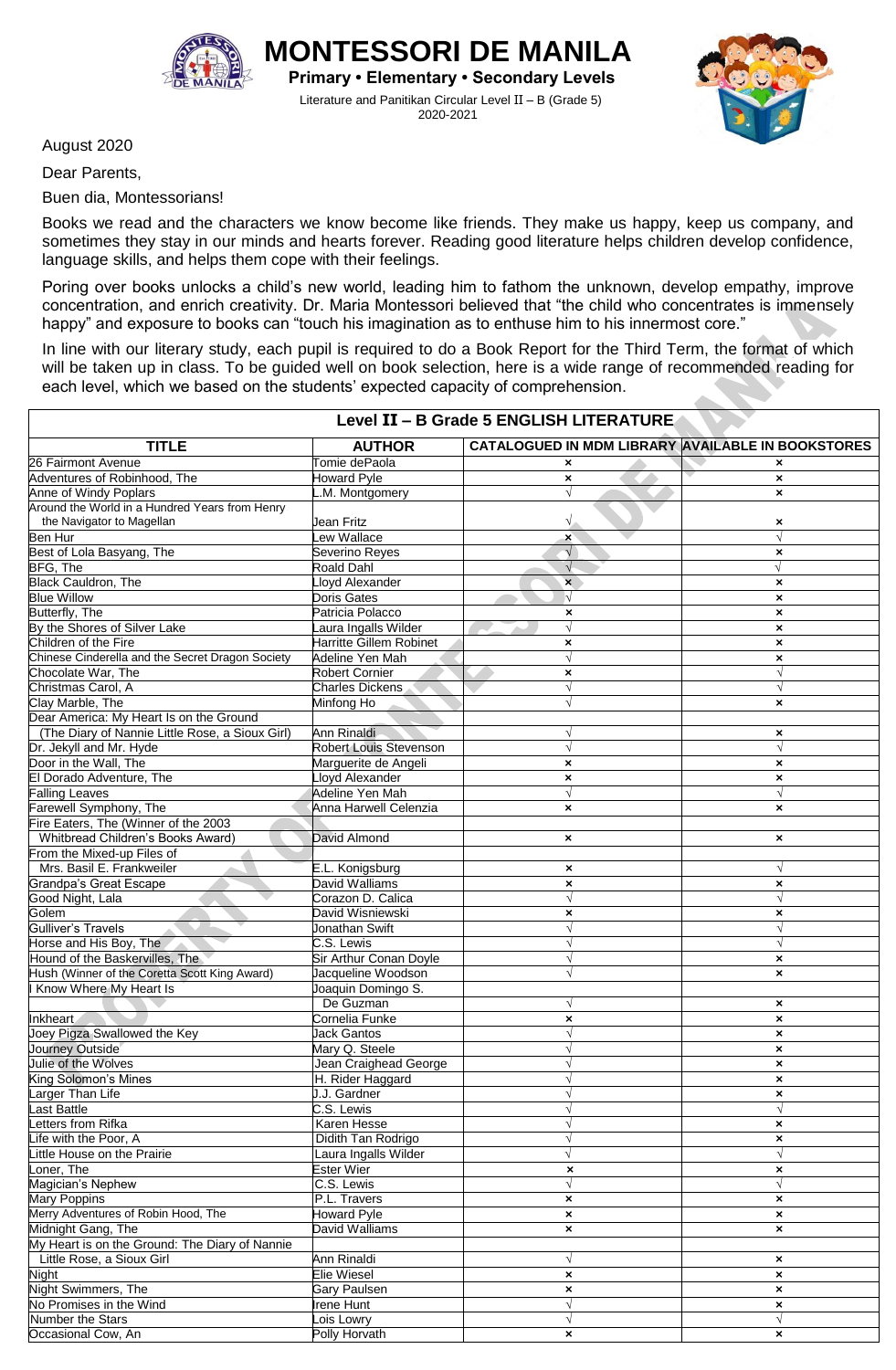| <b>TITLE</b>                                                                                  | <b>AUTHOR</b>                 | CATALOGUED IN MDM LIBRARY AVAILABLE IN BOOKSTORES |                           |
|-----------------------------------------------------------------------------------------------|-------------------------------|---------------------------------------------------|---------------------------|
| Oregon Trail, The                                                                             | <b>Francis Parkman</b>        | ×                                                 | ×                         |
| Out of the Dust                                                                               | Karen Hesse                   | $\sqrt{}$                                         | $\boldsymbol{\mathsf{x}}$ |
| Phantom Tollbooth, The                                                                        | <b>Norton Juster</b>          | $\boldsymbol{\mathsf{x}}$                         | $\boldsymbol{\mathsf{x}}$ |
| Planet of Jr. Brown, The                                                                      | Virginia Hamilton             | $\boldsymbol{\mathsf{x}}$                         | $\pmb{\times}$            |
| Poison                                                                                        | Chris Wooding                 | $\boldsymbol{\mathsf{x}}$                         | $\boldsymbol{\mathsf{x}}$ |
| Polar Express: Trip to the North Pole, The                                                    | <b>Ellen Weiss</b>            | $\sqrt{ }$                                        | $\boldsymbol{\mathsf{x}}$ |
| Poor Man's Van, The                                                                           | <b>Gidget Roceles Jimenez</b> | $\sqrt{}$                                         | $\sqrt{ }$                |
| <b>Prince Caspian</b>                                                                         | C.S. Lewis                    |                                                   | $\sqrt{}$                 |
| Prince of the Dolomites, The                                                                  | Tomie dePaola                 |                                                   | $\boldsymbol{\mathsf{x}}$ |
| Princess Academy                                                                              | <b>Shanon Hale</b>            |                                                   | $\pmb{\times}$            |
| Princess and the Goblin. The                                                                  | George McDonald               | $\sqrt{ }$                                        | $\boldsymbol{\mathsf{x}}$ |
| Public's Servant. The                                                                         | Didith Tan Rodrigo            | N                                                 | $\boldsymbol{\mathsf{x}}$ |
| Red Pony, The                                                                                 | John Steinbeck                | ×                                                 | $\boldsymbol{\mathsf{x}}$ |
| <b>Rip Van Winkle</b>                                                                         | Washington Irving             |                                                   | $\sqrt{}$                 |
| Road to El Dorado, The (Jr. Novel)                                                            | Peter Lerangis                | ×                                                 | $\boldsymbol{\mathsf{x}}$ |
| Robin Hood                                                                                    | <b>Henry Gilbert</b>          | $\sqrt{ }$                                        | $\sqrt{}$                 |
| Robin Hood in the Sherwood Forest                                                             | Ann McGovern                  | $\sqrt{ }$                                        | $\boldsymbol{\mathsf{x}}$ |
| Roller Skates                                                                                 | <b>Ruth Sawyer</b>            | $\mathbf x$                                       | ×                         |
| Runner, The                                                                                   | Keith Gray                    | $\boldsymbol{\mathsf{x}}$                         | $\boldsymbol{\mathsf{x}}$ |
| Shiloh                                                                                        | Phyllis Reynolds Naylor       |                                                   | $\sqrt{}$                 |
| Shoebox Zoo: Marnie's Quest                                                                   | Kav Woodward                  |                                                   | $\boldsymbol{\mathsf{x}}$ |
| Somewhere in the Darkness                                                                     | <b>Walter Dean Myers</b>      |                                                   | $\boldsymbol{\mathsf{x}}$ |
| Sounder                                                                                       | William H. Armstrong          |                                                   | $\boldsymbol{\mathsf{x}}$ |
| Stories of the North or White Fang                                                            | Jack London                   | $\sqrt{ }$                                        | $\sqrt{ }$                |
| Story of Laura Ingalls Wilder, Pioneer Girl, The<br>(from Laura Ingalls Wilder, Pioneer Girl) | <b>Megan Stine</b>            | $\sqrt{ }$                                        | $\boldsymbol{\mathsf{x}}$ |
| Tale of Heidi. The                                                                            | Johanna Spyri                 | $\sqrt{ }$                                        | $\sqrt{}$                 |
| Tale of Two Cities, A                                                                         | <b>Charles Dickens</b>        | $\overline{\mathcal{N}}$                          | $\sqrt{}$                 |
| Tales of King Arthur                                                                          | Patricia Retold by            |                                                   |                           |
|                                                                                               | <b>Felicity Brook</b>         | $\sqrt{ }$                                        | √                         |
| Three Musketeers, The                                                                         | Alexandre Dumas               | $\sqrt{}$                                         | $\sqrt{}$                 |
| Twenty-One Balloons, The                                                                      | Stephanie S. Tolan            | $\mathbf{x}$                                      | $\pmb{\times}$            |
| Twenty Thousand Leagues Under the Sea                                                         | <b>Jules Verne</b>            | $\sqrt{}$                                         | $\sqrt{}$                 |
| Voice of Hope in a Time of Darkness:                                                          |                               |                                                   |                           |
| The Songs of Susan Fernandez-Magno                                                            | Luchie B. Maranan             | $\sqrt{ }$                                        | $\sqrt{}$                 |
| Whale Rider, The (Winner of Audience                                                          |                               |                                                   |                           |
| Award 2003 SUNDANCE Film Festival)                                                            | Witi Ihimaera                 |                                                   | $\boldsymbol{\mathsf{x}}$ |
| What's Your Angle, Pythagoras                                                                 | <b>Ellis Julie</b>            | $\sqrt{}$                                         | $\boldsymbol{\mathsf{x}}$ |
| Winter Room. The                                                                              | Gary Paulsen                  | $\sqrt{ }$                                        | $\boldsymbol{\mathsf{x}}$ |
|                                                                                               | <b>FILIPINO PANITIKAN</b>     |                                                   |                           |

## **FILIPINO PANITIKAN**

| <b>TITLE</b>                                  | <b>AUTHOR</b>               | <b>CATALOGUED IN MDM LIBRARY AVAILABLE IN BOOKSTORES</b> |                           |
|-----------------------------------------------|-----------------------------|----------------------------------------------------------|---------------------------|
| Abot Mo ba ang Tainga Mo?                     | Heidi Emily Eusebio-Abad    |                                                          | ×                         |
| Anluwagi, Ang                                 | Hilario L. Coronel          | $\boldsymbol{\mathsf{x}}$                                | ×                         |
| Babaeng Nahulog Mula sa Langit, Ang           | Maria Elena Paterno         | $\sqrt{ }$                                               | $\sqrt{}$                 |
| <b>Bangkang Papel</b>                         | Genoveva Edroza Matute      | $\boldsymbol{\mathsf{x}}$                                | $\pmb{\times}$            |
| Beybi Naming Mamaw, Ang                       | Eugene Y. Evasco            | $\overline{v}$                                           | $\pmb{\times}$            |
| <b>Binibining Phathupats</b>                  | Juan Crisostomo Soto        | $\boldsymbol{\mathsf{x}}$                                | $\boldsymbol{\mathsf{x}}$ |
| Dagohoy: Ang Mandirigmang Hindi Sumuko        | Rene Villanueva             | $\sqrt{ }$                                               | $\pmb{\times}$            |
| Dako Pa Roon, Sa                              | Rene O. Villanueva          | V                                                        | $\boldsymbol{\mathsf{x}}$ |
| Diego Silang: Lider ng Pag-aalsa sa Ilokos    | P.T. Martin                 |                                                          | $\boldsymbol{\mathsf{x}}$ |
| Diwayen, noong Bago Dumating ang mga          |                             |                                                          |                           |
| Espanyol, Si                                  | Augie Rivera                | $\pmb{\times}$                                           | $\sqrt{ }$                |
| Fetch = Dalhan Mo Ako                         | <b>Becky Bravo</b>          |                                                          | $\pmb{\times}$            |
| Gintong Habihan, Ang                          | Palanca Winners             |                                                          | $\sqrt{ }$                |
| Ibong Adarna (Pampaaralan)                    | Maria O. De Guzman          | $\pmb{\times}$                                           | $\pmb{\times}$            |
| llalim ng Araw na Pula, Sa                    | Genoveva Edroza-Matute      | $\boldsymbol{\mathsf{x}}$                                | $\pmb{\times}$            |
| Jose Rizal: Ang Martir ng Bagumbayan          | Rene O. Villanueva          | $\boldsymbol{\mathsf{x}}$                                | $\boldsymbol{\mathsf{x}}$ |
| Josefa Llanes Escoda: Huwaran ng Modernong    |                             |                                                          |                           |
| Filipino                                      | Rene O. Villanueva          |                                                          | $\pmb{\times}$            |
| Juanito, Noong Panahon ng mga Amerikano, Si   | Augie Rivera                |                                                          | $\sqrt{ }$                |
| Kalakalang Galeon, Ang                        | Mike Bigornia               |                                                          | $\pmb{\times}$            |
| Katipunan: Hakbang Tungo sa Rebolusyon        | Rodolfo H. Desuasido        |                                                          | $\pmb{\times}$            |
| Kilusang Propaganda, Ang                      | Artemio Ileto               |                                                          | $\mathbf{x}$              |
| Kung Bakit ang Pinya ay May Isandaang Mata    | Nenita Sta. Romana-Cruz     |                                                          | $\sqrt{}$                 |
| Kuwento ni Lola Basyang, Mga                  | Severino Reyes              | V                                                        | $\sqrt{}$                 |
| Kwentong Bayan Mula sa Asya para sa mga Bata  | Teo Antonio at              |                                                          |                           |
| sa Lahat ng Dako, Mga: Aklat 6                | Mike Bigornia               | $\pmb{\times}$                                           | $\sqrt{ }$                |
| Kwentong Engkantada, Mga                      | Feresita Santiago-Jayme     | $\sqrt{ }$                                               | $\pmb{\times}$            |
| Kwento ng Kaingan Orpheus, Ang                | Pat V. Villafuerte          | $\boldsymbol{\mathsf{x}}$                                | $\boldsymbol{\mathsf{x}}$ |
| akambini at Ako, Ang                          | <b>Becky Bravo</b>          | $\sqrt{ }$                                               | $\sqrt{ }$                |
| Mahiwagang Kuba                               | Christine S. Bellen         | $\pmb{\times}$                                           | $\sqrt{}$                 |
| Mapun                                         | Carla M. Pacis              | $\sqrt{ }$                                               | $\sqrt{}$                 |
| Maraming Ngalan ni Emilio, Ang                | Weng D. Cahiles             |                                                          | $\sqrt{ }$                |
| Melchora Aquino: Ina ng Himagsikan            | Rene O. Villanueva          |                                                          | $\pmb{\times}$            |
| Naglakbay si Tulalang sa Araw at Buwan        | Eugene Y. Evasco            | $\sqrt{ }$                                               | ×                         |
| Vamukadkad ang mga Bulaklak                   | Grace D. Chong              |                                                          | $\boldsymbol{\mathsf{x}}$ |
| Pag-aalsa sa Cavite: Bakit Binitay Sina Padre |                             |                                                          |                           |
| Gomez, Burgos, at Zamora?                     | Rene O. Villanueva          |                                                          | ×                         |
| Pangarap ni Crispin                           | Facesto J. Galauran         | $\boldsymbol{\mathsf{x}}$                                | $\pmb{\times}$            |
| Plaridel: Ang Punong Peryodista ng Propaganda |                             |                                                          |                           |
| Sagisag ng Kalayaan                           | Rene Villanueva             |                                                          | ×                         |
| <b>TITLE</b>                                  | <b>AUTHOR</b>               | <b>CATALOGUED IN MDM LIBRARY AVAILABLE IN BOOKSTORES</b> |                           |
| Sa Dako pa Roon (The Brothers Grimm)          | Isinalin ni Rene Villanueva | $\sqrt{ }$                                               | $\mathbf{x}$              |